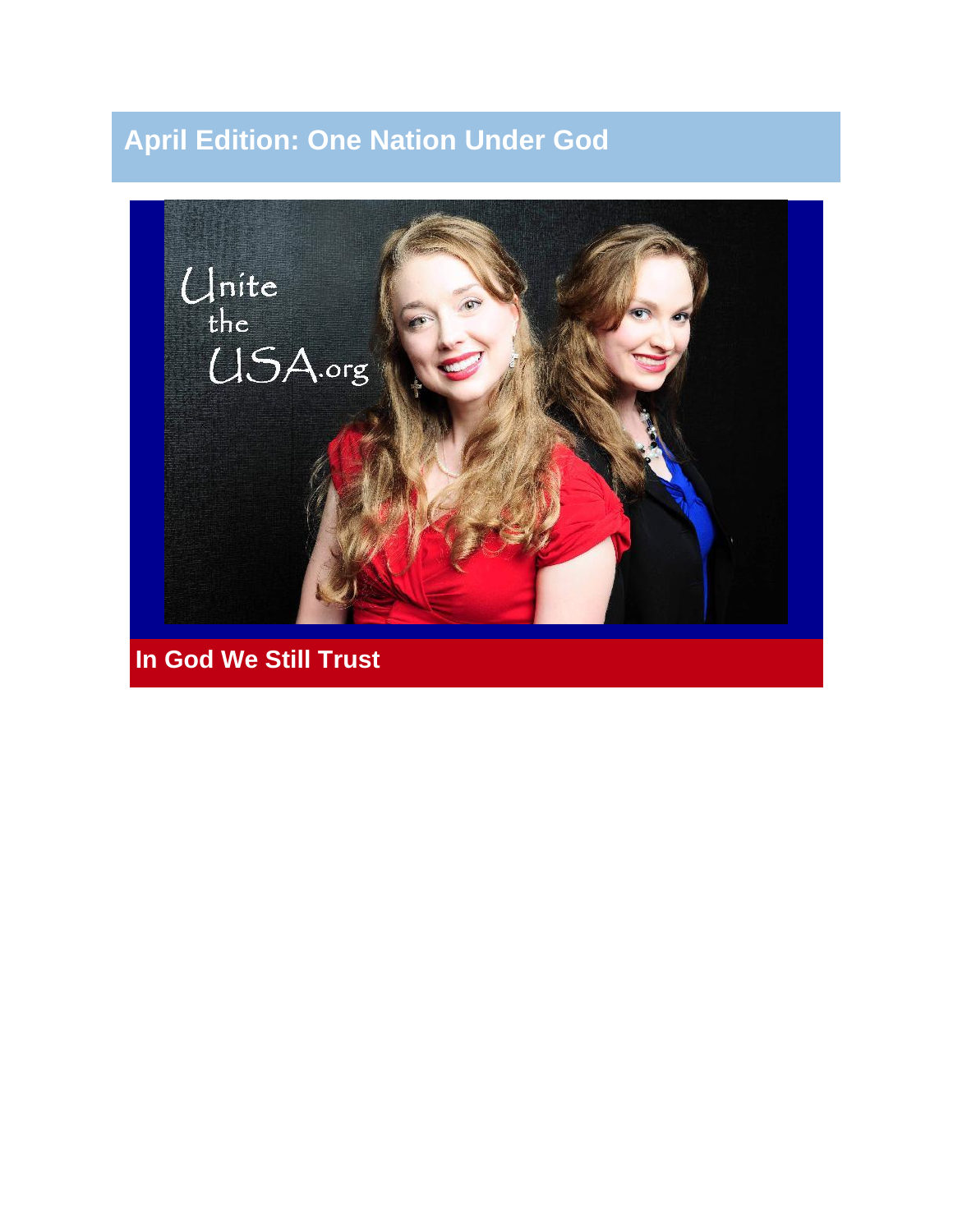

**National Reality Check:** In the Pledge of Allegiance, we humbly state that we are "one nation under God". Think about the importance of that statement: We acknowledge that our rights come from the Lord --*not from man*.

The historical facts (as in this month's feature article) prove that the United States was created as a Christian nation. This meant that the USA folded her hands before God and then opened her arms to all people equally. Further, being a Christian nation meant that the United States could offer opportunities for life, liberty, and the pursuit of happiness for all.

**While we're on the topic, allow us to kill a rumor purported by anti-Christian agendas: Being a Christian nation does not mean that the nation desires to force people to convert to Christianity.** Rather, it means that the nation is founded on Judeo-Christian beliefs which allow freedom and justice for all. Being a true Christian can never be forced. Becoming a Christian involves each person individually making a decision of his or her own free will: Everyone must choose to accept or reject the gift of salvation through Christ Jesus our Lord.

**To be a Christian nation is a very, very good thing for all. (And that's putting it mildly.)** Psalm 33:12 declares, "Blessed is the nation whose God is the LORD, the people whom he has chosen as his heritage!" Alongside this fact, historian David Barton effectively said, "Without a public and official recognition of God, there is no hope of limited government, for rights come only from God... If rights come from God, then we can require man to protect those rights as we did in the Declaration, Constitution, and Bill of Rights." (This month, we feel excited to share an article by David Barton of Wallbuilders: "One Nation Under God." Take a few minutes to read it and focus on the powerful quotes shared by our Founding Fathers.)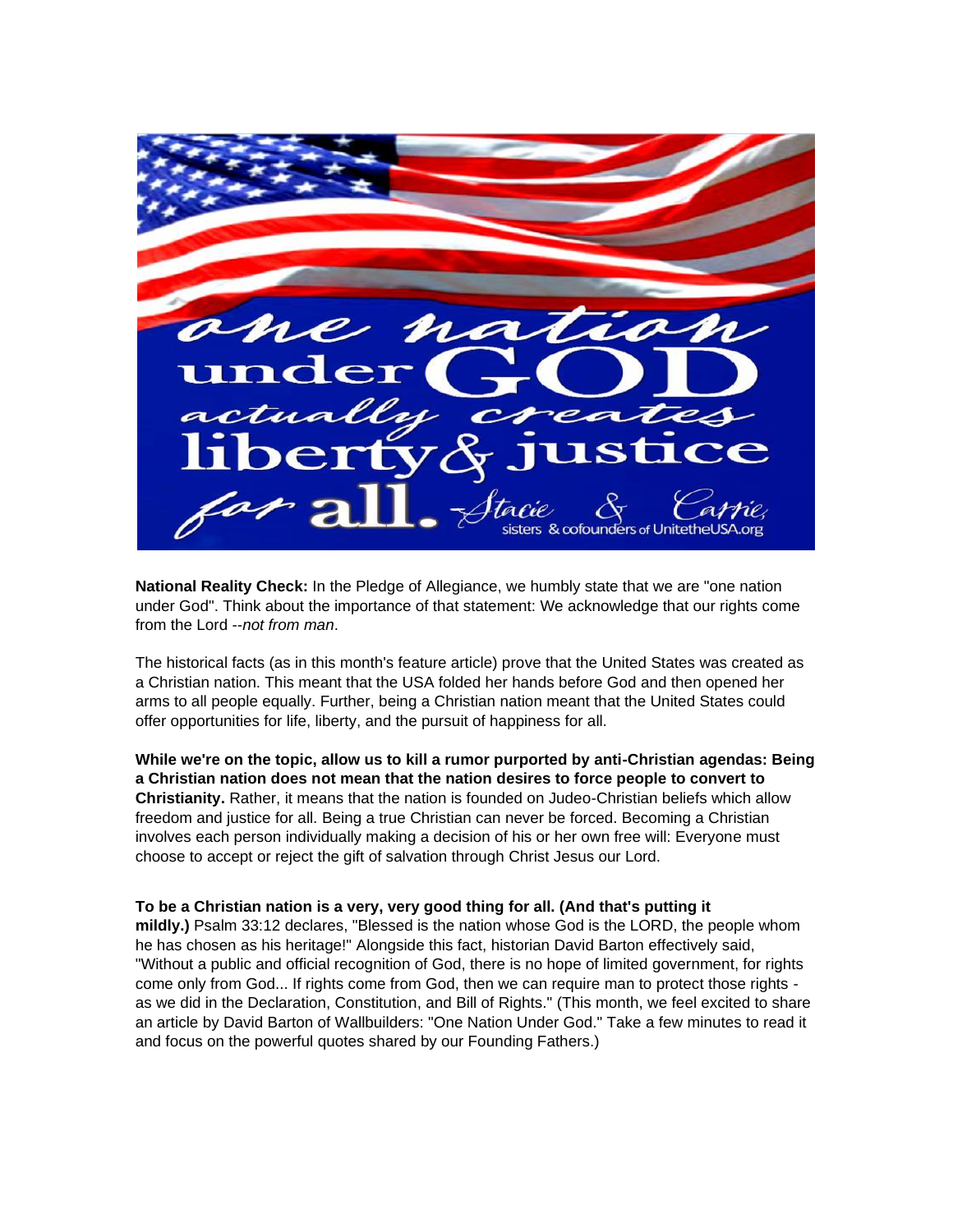Wow, we are so blessed to live here in the land of the free! But it's up to us to keep praying and working hard to protect and defend our rights. Each generation is entrusted with that responsibility.

We believe the words of President Ronald Reagan continue to reverberate: *Freedom is never more than one generation away from extinction. We didn't pass it to our children in the bloodstream. It must be fought for, protected, and handed on for them to do the same, or one day we will spend our sunset years telling our children and our children's children what it was once like in the United States where men were free.*

In fact, when a person thinks about it, it all can be summarized in one statement: **"One nation, under God" actually creates liberty and justice for all...**

God bless you always, Carrie Stoelting and Stacie Stoelting Sisters and founders of [Unite the USA](http://r20.rs6.net/tn.jsp?f=001zDhXMwq90IJQ7Uwq8JcWo6hUrjvmUil9iNr6d9FIS_t-q6mu5pXqwky32tv8ZDUToQ72uhqTFx02Ok-zI_cbbkP9EZo6mG39WiqPzljwe1mIasFQedcNf2OltDJTXdcP2vfkRUnGhpR-N_rfcXrkAA3v7Y7BtEA4nXl54OxUSYk=&c=Zd6CpGYFxhx-xhDNzCp_ESFriqK186qlyYaW76SLp-N32V5NtmJffg==&ch=ii60Bj0iJsOGWurGKXsKhL4yzcgsON7mx2POdO9MRMZXVk41T0VJSQ==)



#### **April 24 is Holocaust Remembrance Day.**

May we all take time to remember the millions of innocent men, women, and children who were brutally killed by fascists during WWII. Of those who were slain, many were Jewish. However, there were other people groups (i.e. those with physical and mental disabilities) were viciously targeted as well. In fact, the Nazi's targeted all who dared stand up to their "belief system" and propaganda.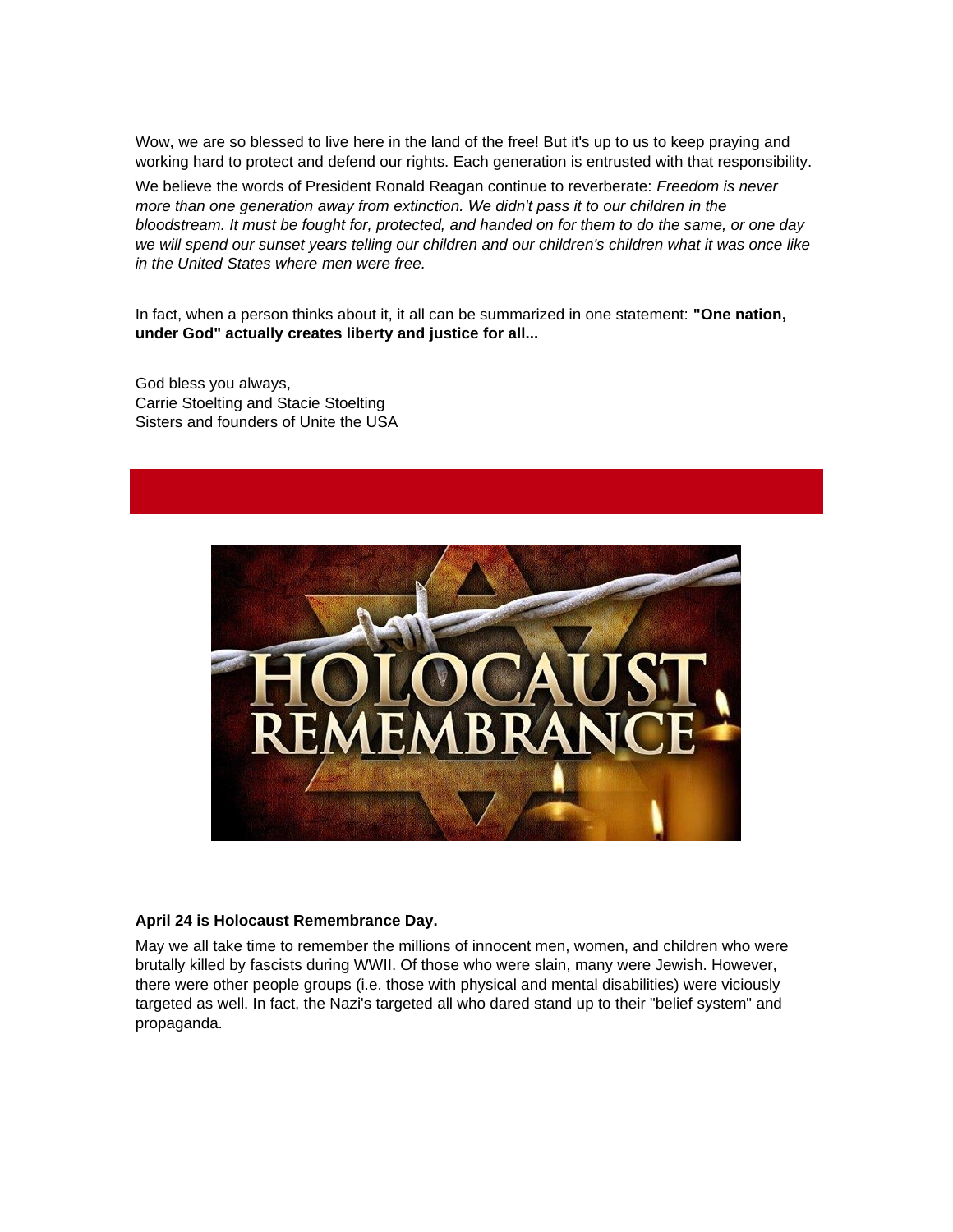#### **Use Holocaust Remembrance Day as a twofold alert to our hearts: One, honor the fallen. Two, alert everyone to be on guard against and stop anything like Nazism.**

We must all stand up for those being persecuted and martyred for their beliefs. Yes, religious persecution continues to this day. Today, Christians are being targeted and murdered in countries like Syria.

**The horrific bloodshed must end NOW.** Stop the danger, which eerily mimics pre-Nazi Germany. History is repeating itself. Share on social media. Contact your legislators. Pray (and speak out) for our persecuted and endangered fellowman.



#### **Featured Quote**

"[I]t is the duty of all nations to acknowledge the providence of Almighty God, to obey His will, to be grateful for His benefits, and humbly to implore His protection and favor."

**-President George Washington**

### **This Month's Bible Verse**

"So if the Son sets you free, you will be free indeed." John 8:36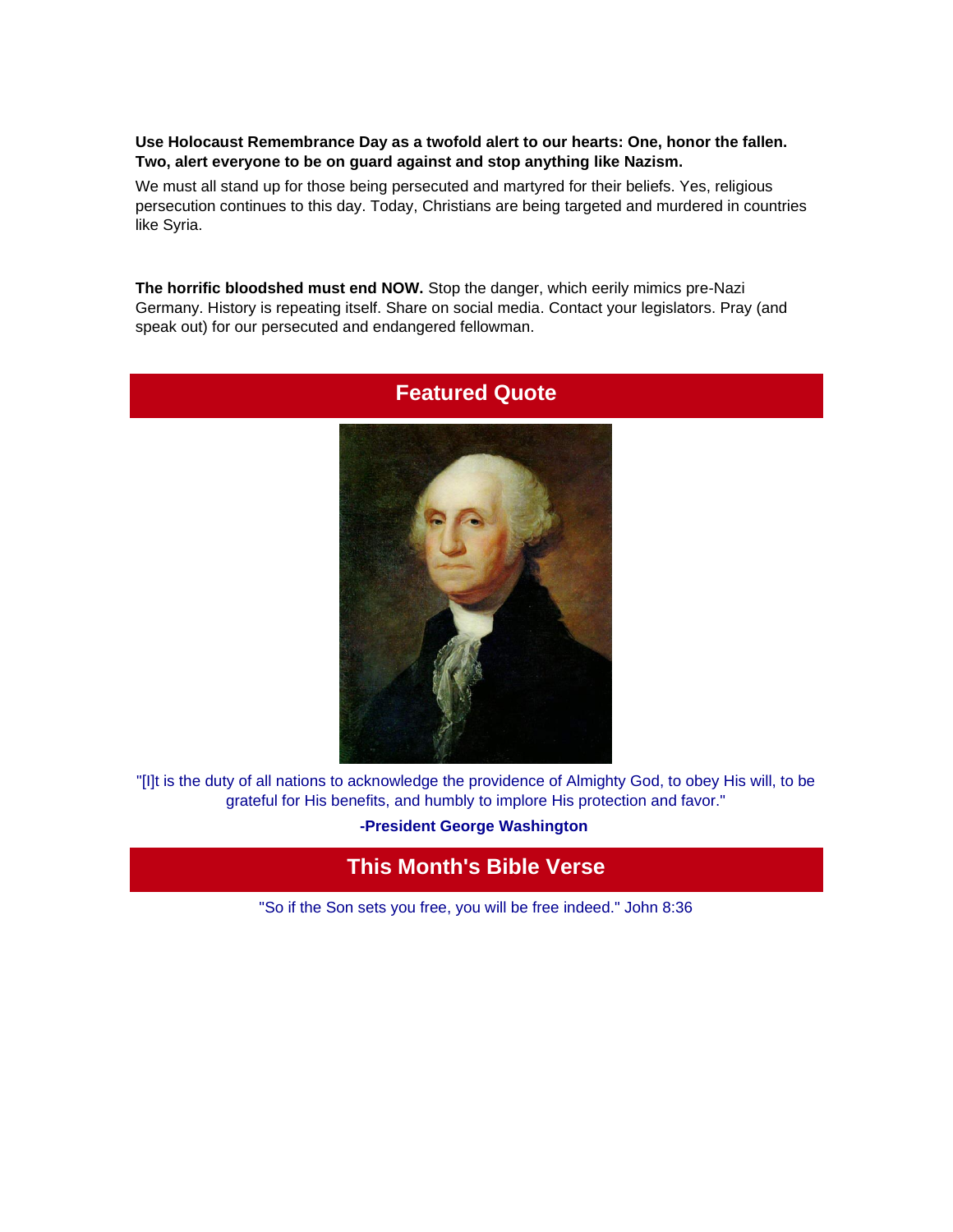

### **"One Nation Under God"**



By David Barton [www.wallbuilders.com](http://r20.rs6.net/tn.jsp?f=001zDhXMwq90IJQ7Uwq8JcWo6hUrjvmUil9iNr6d9FIS_t-q6mu5pXqwj7SZ3OFs97FAtPX_4Mgz2cJO5TrLBQYZuJs2rH2mP9NfevtbADF6Kpc2uo0JCf9sMNTNqJvc8lCxrcHG9kGNIL5oELy6NPj2fZYNjfZpMChEJr6ad36sY8=&c=Zd6CpGYFxhx-xhDNzCp_ESFriqK186qlyYaW76SLp-N32V5NtmJffg==&ch=ii60Bj0iJsOGWurGKXsKhL4yzcgsON7mx2POdO9MRMZXVk41T0VJSQ==)

Despite America's great diversity, nothing unifies Americans more than their support for public acknowledgments of God. Consider:

- 93% want "In God we Trust" to remain on coins and currency
- 90% support keeping "under God" in the Pledge
- 84% support references to God in schools, government buildings, and public settings
- 82% support voluntary school prayer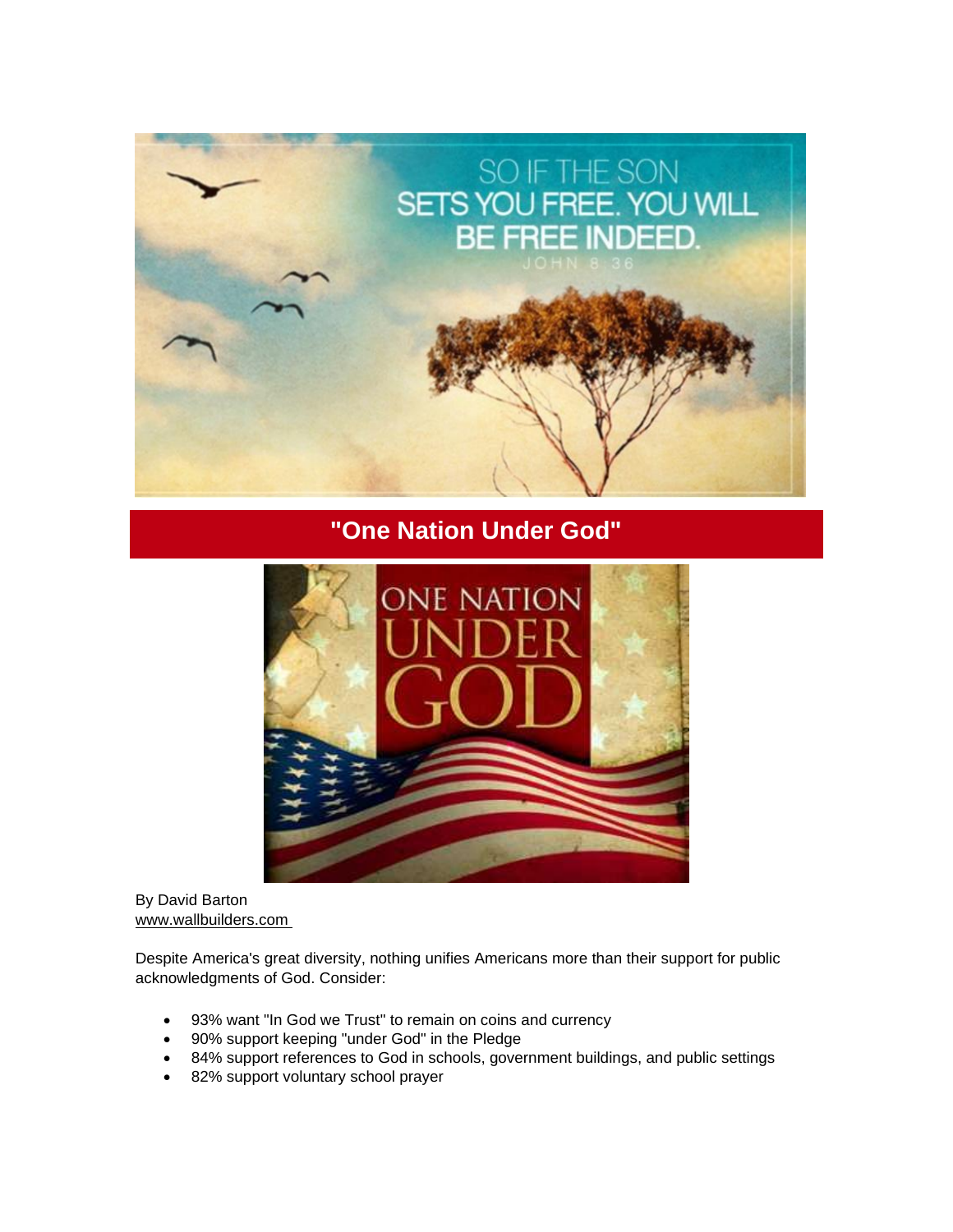• 76% support Ten Commandments displays on public property

There are few other subjects on which over three-fourths of Americans consistently agree; and while the Left complains that religious expressions are divisive, the evidence proves otherwise; religious expressions have unified Americans from the beginning.

In fact, at the first-ever meeting of Congress in 1774 when it was suggested that Congress open with prayer, some delegates predicted that the act would be divisive, but John Adams reported exactly the opposite, noting that "it has had an excellent effect upon everybody here." Several Supreme Court Justices still believe that such acts are unifying, noting:

*[T]he founders of our Republic knew...that nothing, absolutely nothing, is so inclined to foster among religious believers of various faiths a toleration - no, an affection - for one another than voluntarily joining in prayer together to God Whom they all worship and seek.*

Yet the public acknowledgement of God was more than just a pleasant practice in early America; it actually formed the basis of our government philosophy - a philosophy set forth in eighty-four simple words in the **Declaration of Independence**:

*We hold these truths to be self-evident: that all men are created equal, that they are endowed by their Creator with certain unalienable rights; that among these are life, liberty and the pursuit of happiness; that to secure these rights, governments are instituted among men, deriving their just powers from the consent of the governed. That whenever any form of government becomes destructive of these ends, it is the right of the people to alter or to abolish it and to institute new government.*

Thus, five immutable principles constitute the heart and soul of American government:

- 1. Government acknowledges that there is a Creator
- 2. Government acknowledges that the Creator gives specific inalienable rights to man

3. Government acknowledges that it exists to protect God-given rights

4. Government acknowledges that below the level of God-given rights, government powers are to be operated only with the permission of citizens - i.e., with the "consent of the governed"

5. If government fails to meet the four standards above, the people have an inalienable right to abolish that government and institute a new one that does observe the four criteria above.

Significantly, without a public and official recognition of God, there is no hope of limited government, for rights come only from God or from man. If rights come from God, then we can require man to protect those rights - as we did in the Declaration, Constitution, and Bill of Rights. But if our rights come from man, then man is permitted to regulate or abolish those rights, and government's power over our lives therefore becomes absolute and unlimited, as has been the growing trend since the 1990s.

The Founders understood that irrevocable limitations can be placed on government only when God is recognized as the source of our rights; they also understood that if we became complacent in our recognition of God as the center of our lives and government, then we would lose our liberties. As **Thomas Jefferson** warned: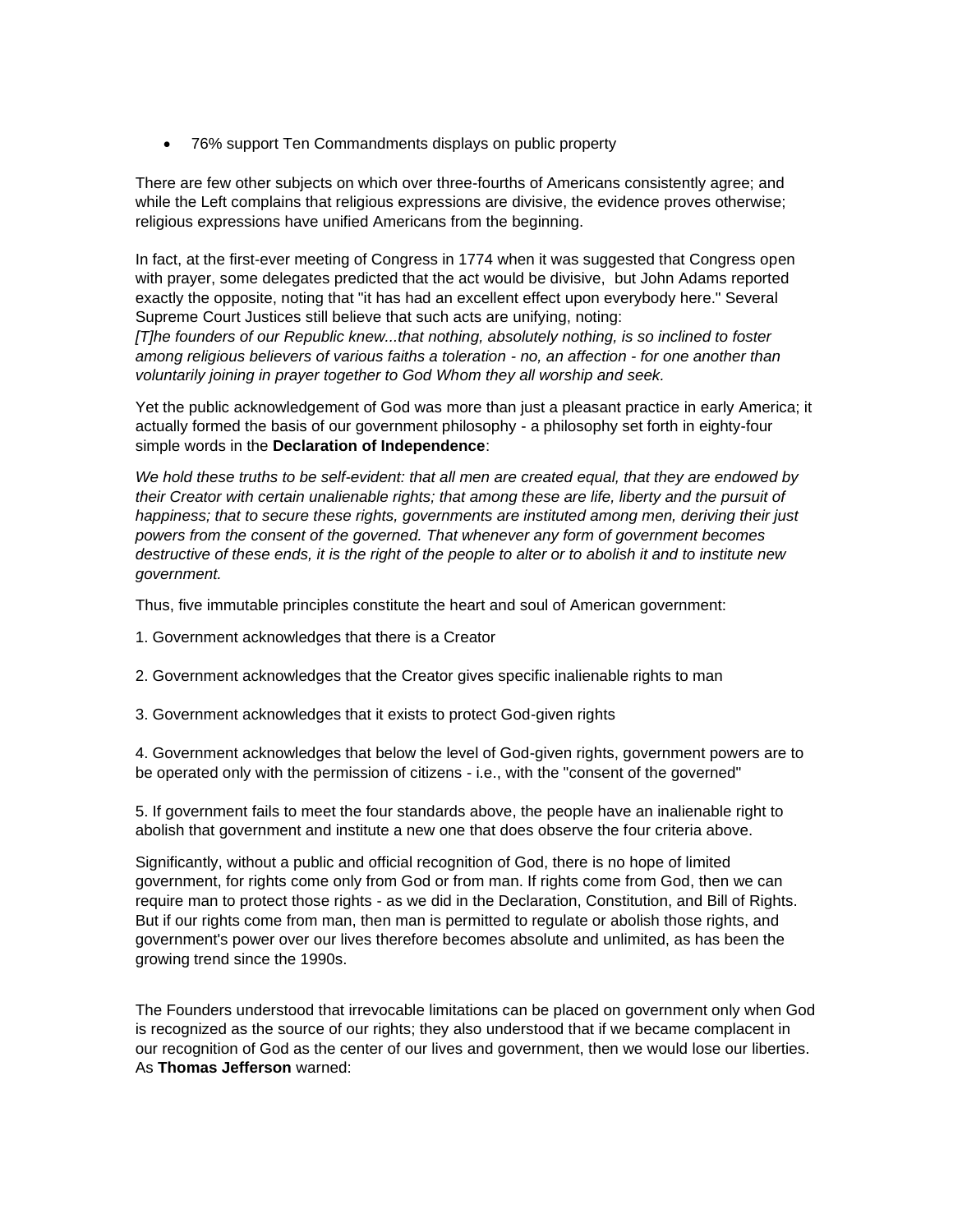*[C]an the liberties of a nation be thought secure when we have removed their only firm basis: a conviction in the minds of the people that these liberties are of the gift of God? - that they are not to be violated but with His wrath?*

According to Jefferson, the only "firm basis" of our national liberties is a "conviction in the minds of the people" that our liberties are from God and that government cannot intrude into those liberties without incurring God's wrath.

**President George Washington** likewise admonished:

*[I]t is the duty of all nations to acknowledge the providence of Almighty God, to obey His will, to be grateful for His benefits, and humbly to implore His protection and favor.*

**President John Adams** similarly urged:

*[T]he safety and prosperity of nations ultimately and essentially depend on the protection and the blessing of Almighty God, and the national acknowledgment of this truth is an indispensable duty which the people owe to Him.*

And **Samuel Adams** agreed, reminding Americans:

*May every citizen . . . have a proper sense of the Deity upon his mind and an impression of the declaration recorded in the Bible, "Him that honoreth Me I will honor, but he that despiseth Me shall be lightly esteemed" [I Samuel 2:30].*

To restore honor and restore America, we first must restore God to His rightful place in our own lives and thinking. We must then reintroduce those original principles back into the public arena, thus restoring the foundation on which our Declaration and Constitution were built and the only foundation which allows them to operate as intended.

It is time for us to re-embrace the truth of **President Reagan's** warning that:

*If we ever forget that we're one nation under God, then we will be a nation gone under.*

#### **About David Barton**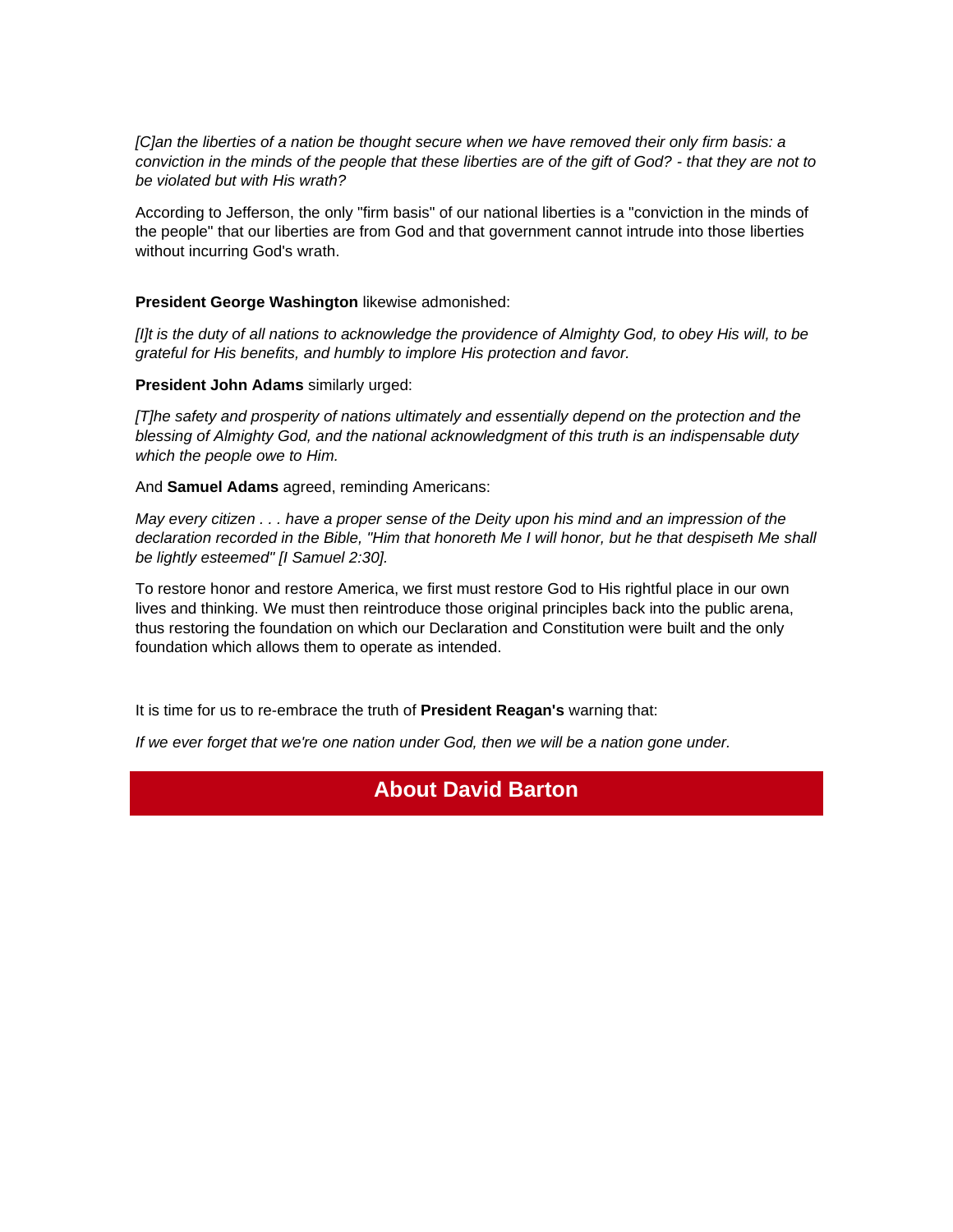David Barton is the Founder and President of WallBuilders, a national pro-family organization that presents America's forgotten history and heroes, with an emphasis on our moral, religious and constitutional heritage.

WallBuilders is a name taken from the Old Testament writings of Nehemiah, who led a grassroots movement to rebuild the walls of Jerusalem and restore its strength and honor. In the same way, WallBuilders seeks to energize the grassroots today to become involved in strengthening their communities, states, and nation.



David is the author of numerous best-selling books, with the subjects being drawn largely from his massive library of tens of thousands of original writings from the Founding Era. He also addresses well over 400 groups each year.

His exhaustive research has rendered him an expert in historical and constitutional issues and he serves as a consultant to state and federal legislators, has participated in several cases at the Supreme Court, was involved in the development of the History/Social Studies standards for states such as Texas and California, and has helped produce history textbooks now used in schools across the nation.

A national news organization has described him as "America's historian," and Time Magazine called him "a hero to millions - including some powerful politicians. In fact, Time Magazine named him as one of America's 25 most influential evangelicals.

David has received numerous national and international awards, including Who's Who in Education, DAR's Medal of Honor, and the George Washington Honor Medal from the Freedoms Foundation at Valley Forge. His work in media has merited several Angel Awards, Telly Awards, and the Dove Foundation Seal of Approval.

David and his wife Cheryl reside in Aledo, Texas, they have three grown, married children (Damaris, Timothy, and Stephen), and three grandchildren.

Visit [www.wallbuilders.com](http://r20.rs6.net/tn.jsp?f=001zDhXMwq90IJQ7Uwq8JcWo6hUrjvmUil9iNr6d9FIS_t-q6mu5pXqwj7SZ3OFs97FAtPX_4Mgz2cJO5TrLBQYZuJs2rH2mP9NfevtbADF6Kpc2uo0JCf9sMNTNqJvc8lCxrcHG9kGNIL5oELy6NPj2fZYNjfZpMChEJr6ad36sY8=&c=Zd6CpGYFxhx-xhDNzCp_ESFriqK186qlyYaW76SLp-N32V5NtmJffg==&ch=ii60Bj0iJsOGWurGKXsKhL4yzcgsON7mx2POdO9MRMZXVk41T0VJSQ==) to learn more about him.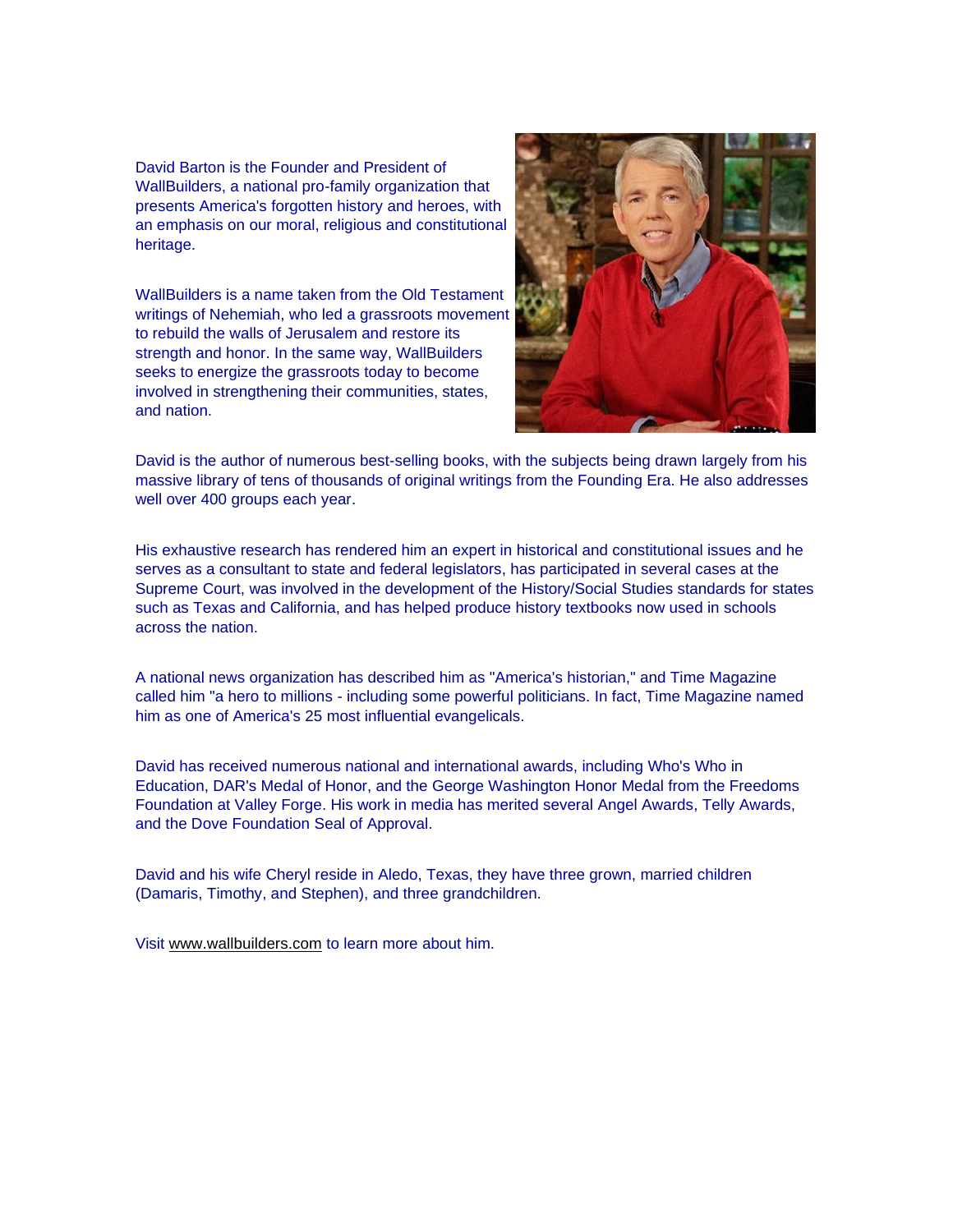### **Featured Founding Father**



**Thomas Stone** (1743 - October 5, 1787) signed the U.S. Declaration of Independence as a delegate for Maryland. He later worked on the committee that created the Articles of Confederation in 1777. He acted as President of Congress for a short time in 1784.

### **Order Now**



*Unite the USA: Discover the ABCs of Patriotism* is a new book by **Stacie Ruth and Carrie Beth Stoelting**. It's a book that empowers patriots to make a big difference in the land we love. With 100+ ways to make a positive difference in America, *Unite the USA* is a must-have tool for patriots. *Unite the USA* will inspire and educate Americans to defend faith and freedom. (Important Note: All proceeds go to fund the mission of UnitetheUSA.org.) [Order it here today!](http://r20.rs6.net/tn.jsp?f=001zDhXMwq90IJQ7Uwq8JcWo6hUrjvmUil9iNr6d9FIS_t-q6mu5pXqwqt-OeQ7A_hEcaz-D1bveTzhJ2yqgBnXD0zqWKqM_v1XhraVrIi0yCvMDg76jFbl1J9P0XThA6y7ZNKfPblKJjf8WZpshGORqS-pea78v3LY68ezQVsAW2YLBp5I-lDUiQ==&c=Zd6CpGYFxhx-xhDNzCp_ESFriqK186qlyYaW76SLp-N32V5NtmJffg==&ch=ii60Bj0iJsOGWurGKXsKhL4yzcgsON7mx2POdO9MRMZXVk41T0VJSQ==)

*In God We Still Trust* **A CD by Stacie and Carrie Stoelting**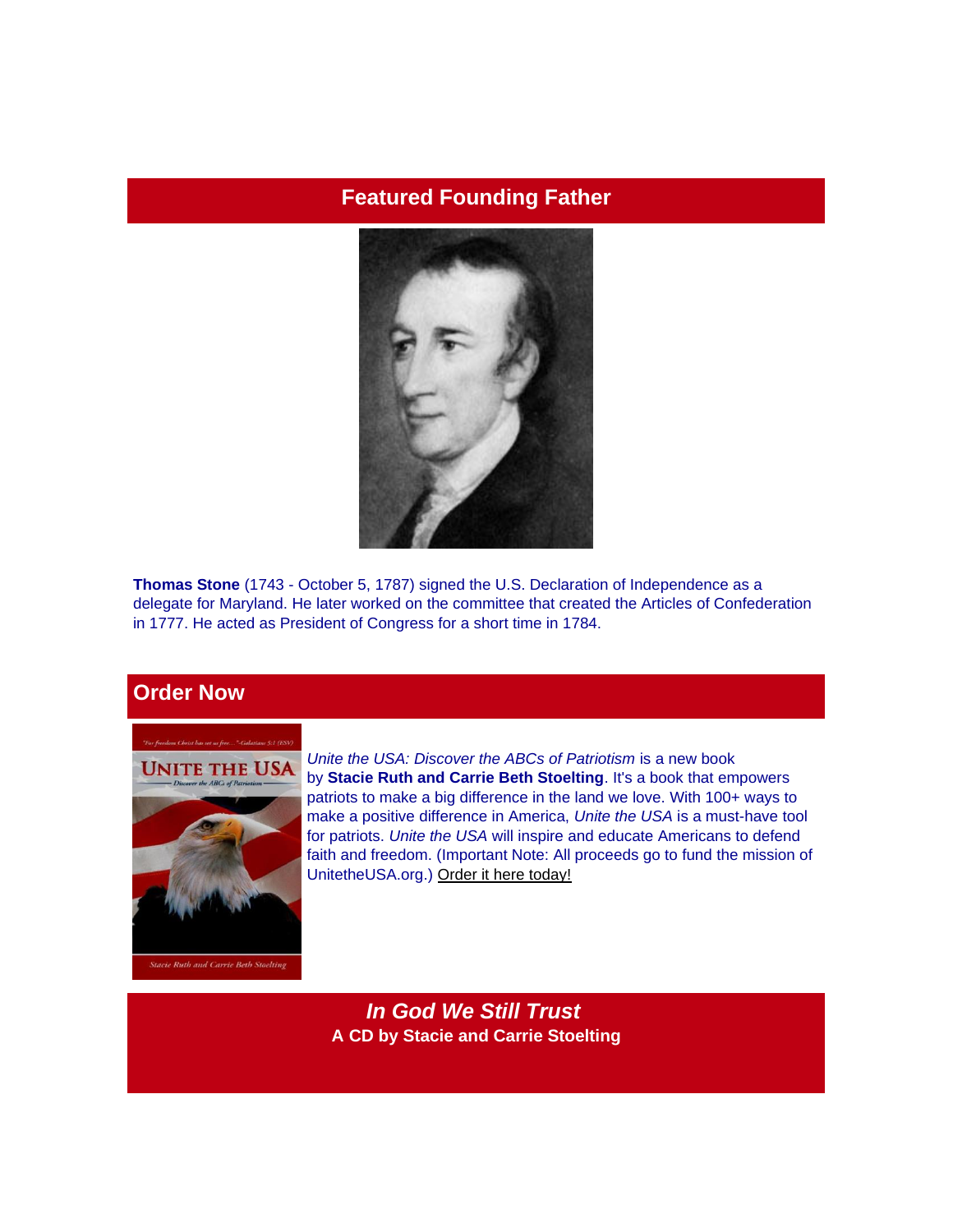

Per request from veterans who love patriotic and inspiring music sung by Stacie and Carrie, In God [We Still Trust](http://unitetheusa.org/id56.html) was recorded. From the National Anthem to "God Bless America" you will be inspired and uplifted about our God-given freedoms. All proceeds go to Unite the USA. Help promote faith and freedom in America. Your support is important and appreciated. [Shop](http://unitetheusa.org/id56.html)Buy or download a copy [today.G](http://r20.rs6.net/tn.jsp?f=001zDhXMwq90IJQ7Uwq8JcWo6hUrjvmUil9iNr6d9FIS_t-q6mu5pXqwqt-OeQ7A_hEcaz-D1bveTzhJ2yqgBnXD0zqWKqM_v1XhraVrIi0yCvMDg76jFbl1J9P0XThA6y7ZNKfPblKJjf8WZpshGORqS-pea78v3LY68ezQVsAW2YLBp5I-lDUiQ==&c=Zd6CpGYFxhx-xhDNzCp_ESFriqK186qlyYaW76SLp-N32V5NtmJffg==&ch=ii60Bj0iJsOGWurGKXsKhL4yzcgsON7mx2POdO9MRMZXVk41T0VJSQ==)od bless you as you celebrate the red, white, and blue!

#### **In God We Still Trust Video**

Our country needs to turn to Jesus. Listen to "In God We Still Trust" for inspiration to keep "fighting the good fight". For hope and encouragement, listen to Stacie Ruth and Carrie Beth sing "In God We Still Trust".



### **Share and Sign Up**